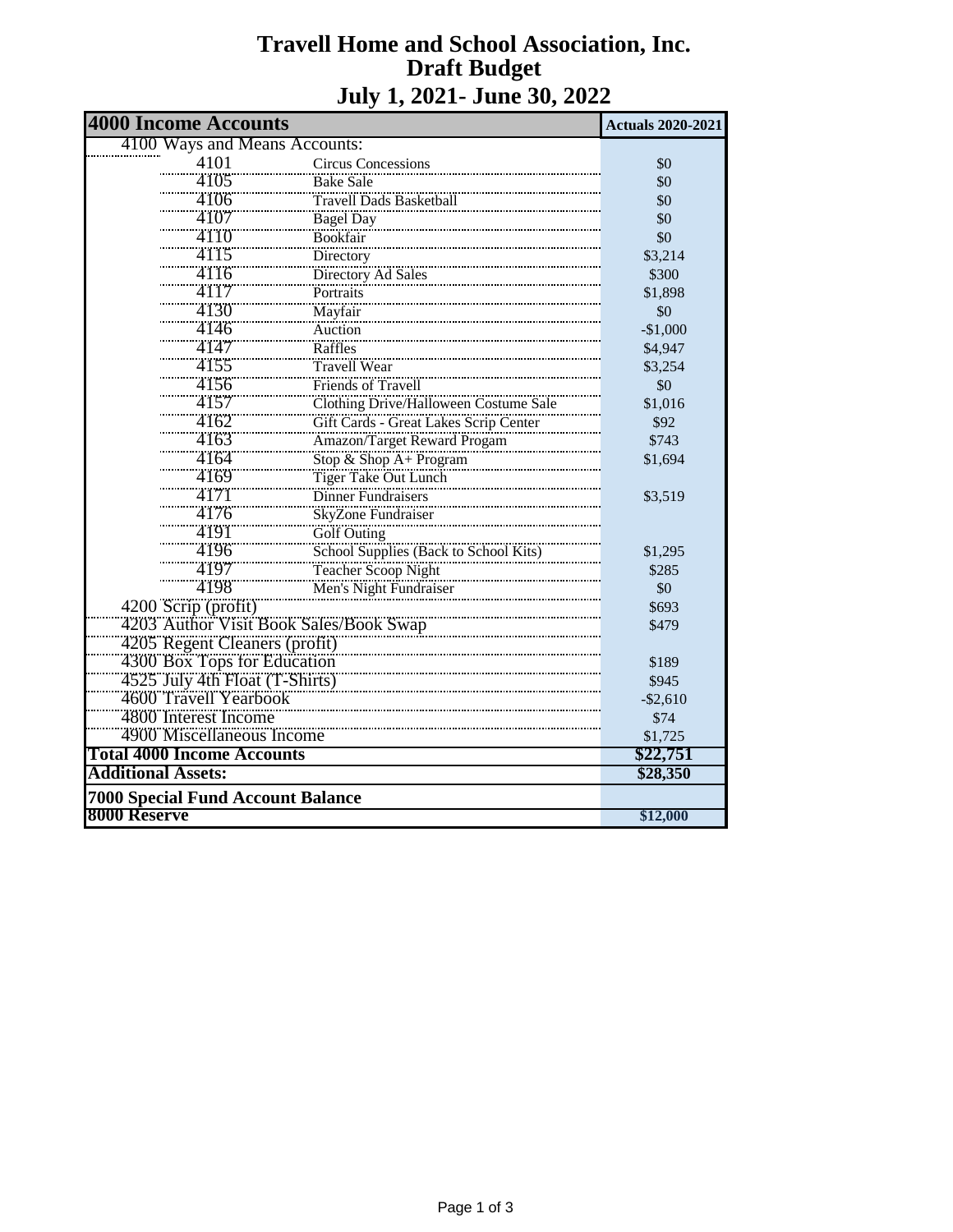|                                                                  |                                                                                                                                        | <b>Actuals</b> | <b>Proposed Budget</b> |
|------------------------------------------------------------------|----------------------------------------------------------------------------------------------------------------------------------------|----------------|------------------------|
| <b>Expense Accounts</b>                                          |                                                                                                                                        | 2020-2021      | 2021-2022              |
| 5100 All School Expense Accounts:                                |                                                                                                                                        |                |                        |
| 5110                                                             | Assembly - Cultural                                                                                                                    | \$400          | \$1,750                |
| 5120                                                             | Assembly - Bullying                                                                                                                    |                | \$0                    |
| 5130                                                             | Assembly - Science                                                                                                                     |                | \$500                  |
| 5140                                                             | Assembly - Music                                                                                                                       |                | \$0                    |
| 5150                                                             | <b>Assembly - Motivational Speaker</b>                                                                                                 |                | \$1,100                |
|                                                                  |                                                                                                                                        |                | \$0                    |
| 5105<br>5176 Assembly - Math<br>5200 Specialty Expense Accounts: |                                                                                                                                        |                | \$0                    |
|                                                                  |                                                                                                                                        |                |                        |
| 5230                                                             | Residency - Art                                                                                                                        |                |                        |
| 5240                                                             |                                                                                                                                        | \$2,489        | \$2,800                |
| 5245                                                             | Residency - Library Author Visits<br>Residency - Library Author Visits<br>Residency - All School Circus                                |                | \$6,000                |
| 5300 Grade Level Expense Accounts:                               |                                                                                                                                        |                |                        |
| 5310                                                             | 1st Grade                                                                                                                              | \$573          | \$1,300                |
| 5320                                                             | 2nd Grade                                                                                                                              | \$573          | \$1,300                |
| 5330                                                             | 3rd Grade                                                                                                                              | \$573          | \$1,300                |
| 5340                                                             | 4th Grade                                                                                                                              | \$573          | \$1,300                |
| 5350                                                             | 5th Grade                                                                                                                              | \$1,073        | \$1,800                |
| 5360                                                             | Kindergarten                                                                                                                           | \$573          | \$1,300                |
|                                                                  |                                                                                                                                        |                |                        |
| 5450 Field Trip Buses                                            |                                                                                                                                        |                | \$4,000                |
|                                                                  |                                                                                                                                        |                |                        |
|                                                                  | 5500 Equipment Expense Accounts:<br>5510 Equipment - Music<br>5530 Equipment - Online Encyclopedia Britannica<br>5570 Equipment - P.E. |                |                        |
|                                                                  |                                                                                                                                        |                |                        |
|                                                                  |                                                                                                                                        | \$500          | \$525                  |
|                                                                  |                                                                                                                                        |                |                        |
| 5575                                                             | Equipment - Library                                                                                                                    |                |                        |
| 5576                                                             | Equipment - Art<br>Equipment - Health                                                                                                  |                |                        |
| 5580                                                             |                                                                                                                                        |                |                        |
| 5590                                                             | Equipment - School                                                                                                                     |                |                        |
| 5845 Math Enrichment                                             | Continental Math League                                                                                                                |                |                        |
| 5847 Spelling Bee<br>5850 Student Planners                       |                                                                                                                                        |                | \$175                  |
|                                                                  |                                                                                                                                        | \$748          | \$748                  |
| <b>Total 5000 Account Expenses</b>                               |                                                                                                                                        | \$8,077        | \$25,898               |